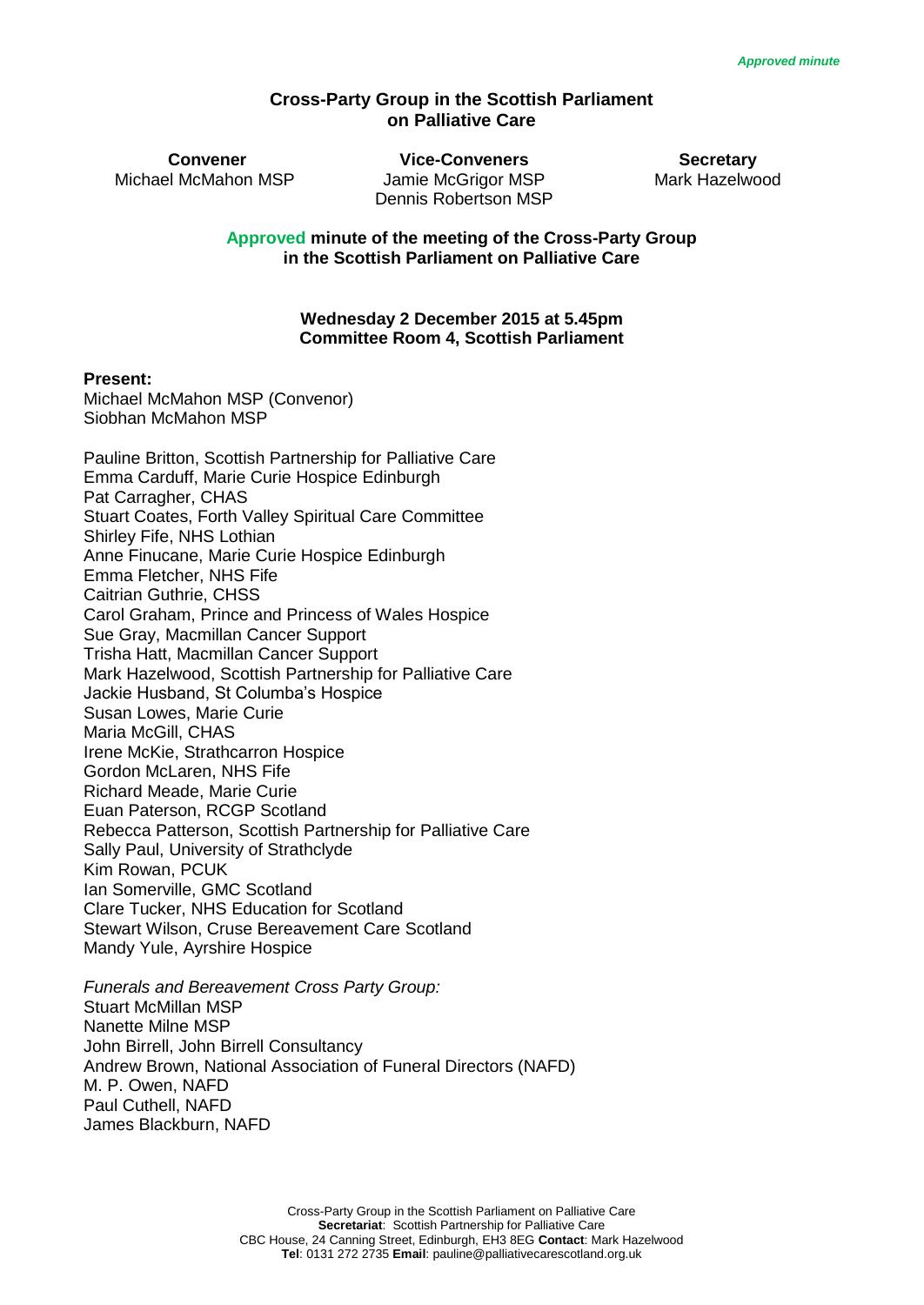# **Apologies:**

Ken Macintosh MSP Jane Andrew, NHS Tayside Janice Birrell, Scottish Government Susanne Cameron-Nielsen, Royal Pharmaceutical Society Annabel Howell, NHS Borders and The Margaret Kerr Unit Sarah Miller, NHS Forth Valley Lorna Stewart, NHS Fife Anne Robb, NHS Tayside Ros Scott, University of Dundee Geoff Sage, Diocesan network of the Scottish Episcopal Church Kenny Steele, Highland Hospice Elaine Stevens, International Association of Nurses in Palliative Care Craig White, Scottish Government

# **1 Welcome, introductions and apologies**

Michael McMahon welcomed everyone to the meeting and noted that a list of apologies would be included in the minute. He also noted that the cross party group on Funerals and Bereavement would be joining the group for agenda item 5 onwards.

## **2 Minute of previous meeting of Wednesday 9 September 2015**

The minutes of the meeting of 9 September were approved as a correct record. (Proposed – Susan Lowes; seconded - Maria McGill.)

## **3 Matters arising from Wednesday 9 September 2015**

**3.1 Strategic Framework for Action on Palliative and End of Life Care** The Scottish Government's new Strategic Framework for Action is expected to be published in December.

**3.2 Scottish Parliament Health and Sport Committee: Inquiry into palliative care** The Scottish Parliament Health and Sport Committee has published *[We need to talk about Palliative](http://www.palliativecarescotland.org.uk/go.php?id=6426)  [Care,](http://www.palliativecarescotland.org.uk/go.php?id=6426)* the report of its inquiry into palliative care.

## **4 Children in Scotland requiring Palliative Care: identifying numbers and needs (ChiSP Study)**

Pat Carragher, Medical Director at CHAS, spoke to the group about the [ChiSP study,](http://www.york.ac.uk/inst/spru/research/pdf/chisp.pdf) which was published on the 4<sup>th</sup> November. The study investigated the numbers of babies, children and young people with life-limiting conditions in Scotland, and what current evidence tells us about their, and their families', palliative and psychosocial support needs.

## **5 Presentations and Discussion:**

The group heard two presentations (PowerPoint slides attached):

- *The work of Cruse Bereavement Care Scotland including the recent PhD study of CBCS's evidence based model of support* Stewart Wilson, Chief Executive, Cruse Bereavement Care Scotland (CBCS)
- *The NHS Education for Scotland - Supporting Scottish Grief and Bereavement Care Project* Clare Tucker, Project Lead for Grief & Bereavement, NHS Education for Scotland

Group discussion followed and included the following issues:

- Excellent work undertaken in partnership between Macmillan and Cruse.
- Capacity issues this year Cruse have managed to reduce the amount of time people spend on their waiting list.